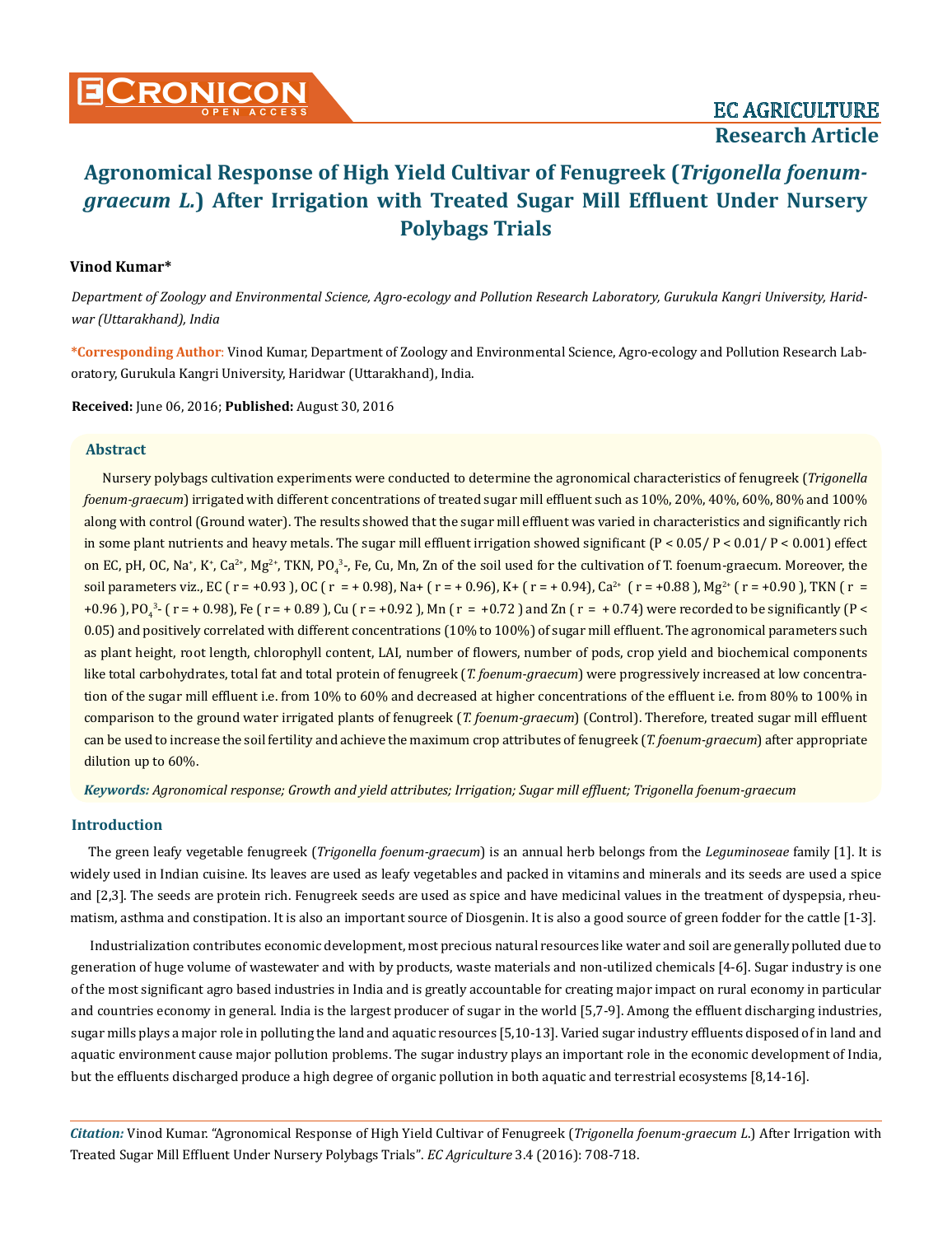Additionally, the sugar mill contain higher total dissolved solids (TDS), biochemical oxygen demand (BOD), chemical oxygen demand (COD), sodium, potassium, magnesium, total nitrogen and phosphate. Besides the certain heavy metals like iron (Fe), copper (Cu), manganese (Mn) and zinc (Zn) are also reported in the sugar mill effluent due the widespread application chemical fertilizers and pesticides in the cultivation of sugarcane crop [3,8,17,18]. Therefore discharge untreated or partially treated sugar mill effluent alters the physicochemical characteristics, and flora and fauna of receiving aquatic bodies. Additionally, sugar mill effluents discharged in the environment poses a serious health hazard to the aquatic and terrestrial environment [8,10,19-22].

Furthermore, sugar mill effluent that has not been treated properly has an unpleasant odour when released into the environment. Farmers using these effluents for irrigation to reduce water demand have found that plant growth and crop yield were reduced and soil health was compromised [9,23-25]. Because sugar industry effluents are commonly used for irrigation, it is essential to determine how crops respond when exposed to industrial effluents. In this regard, efforts have been made to determine the effect of industrial effluents on seed germination of various crops such as maize, rice, wheat, pine, green gram and catechu. Seed germination is a critical stage that ensures reproduction and controls the dynamics of plant populations, so it is a critical test of probable crop productivity [18,26,27].

Moreover, all the sugar industries consume huge quantity of water and generate a large volume of effluent which contains highly toxic materials in dissolved or suspended state [12,28-31]. The sugar industry requires nearly about 1200 to 1400 m<sup>3</sup> M.T. of water is released as wastewater during the cane crushing [15,32-34]. Therefore, if this sugar mill wastewater is properly used or it is purified to recycled, a part of water shortage will surely be solved.

Therefore, the sugar industry is contributing an important role in the economic development of the Indian sub-continent, but the effluents released produce a high degree of organic pollution in both aquatic and terrestrial ecosystems [28,30,35]. Scientists are continuously working on the application of sugar mill effluent in the cultivation of different agricultural crops and vegetables. In the recent past various studies have been conducted on the use of sugar mill effluent in the cultivation of green leafy vegetables but a few reports are available in this context [1,3,22,31]. Thus, keeping in view the reuse of waste effluent and the economic importance of fenugreek (*T. foenum-graecum*), the present investigation was undertaken to use the sugar mill effluents as a source of fertilizer for more productivity of this crop.

# **Materials and Methods**

#### **Experimental design**

Nursery polybags cultivation experiments were carried out in the Experimental garden of the Department of Zoology and Environmental Sciences, Faculty of Life Sciences, Gurukula Kangri University Haridwar (29°55'10.81" N and 78°07'08.12" E) during November, 2015 to February, 2016 to study the effect of sugar mill effluent on fenugreek (*T. foenum-graecum*). Nursery polybags (diameter 60 cm) were used for growing the fenugreek (*T. foenum-graecum*) plants. The experiments were performed under completely randomized designed and replicated by six times. The number of nursery polybags (42) having soil were used for the cultivation of fenugreek (*T. foenum-graecum*). Adequate distance was maintained between each replicate (30 cm), between each treatment (60 cm) and plant to plant (5 cm) for the maximum performance of the fenugreek (*T. foenum-graecum*) plants. Each polybag was made porous to provide aeration to the plants and it was labeled with different treatments *viz*., 10%, 20%, 40%, 60%, 80% and 100% of the sugar mill effluent.

#### **Effluent sampling and analysis**

Shamli Sugar Mill, Shamli (Uttar Pradesh) was selected for the collection of its effluent sample. The samples of treated effluents were collected in the plastic containers from the outlet of the effluent treatment plant located in the premises of the sugar mill. The effluent samples were brought to the laboratory and immediately analyzed for various physico-chemical parameters *viz.*, EC, TDS, pH, BOD<sub>5</sub>, COD, Na\*, K\*, Ca2\*, Mg<sup>2+</sup>, TKN and PO<sub>4</sub>3-), microbiological parameters (SPC and MPN) and heavy metals (Fe, Cu, Mn and Zn) following standard methods [36] and were used for irrigation of fenugreek (*T. foenum-graecum*) in different concentrations *viz*., 10%, 20%, 40%, 60%, 80% and 100%.

*Citation:* Vinod Kumar. "Agronomical Response of High Yield Cultivar of Fenugreek (*Trigonella foenum-graecum L*.) After Irrigation with Treated Sugar Mill Effluent Under Nursery Polybags Trials". *EC Agriculture* 3.4 (2016): 708-718.

709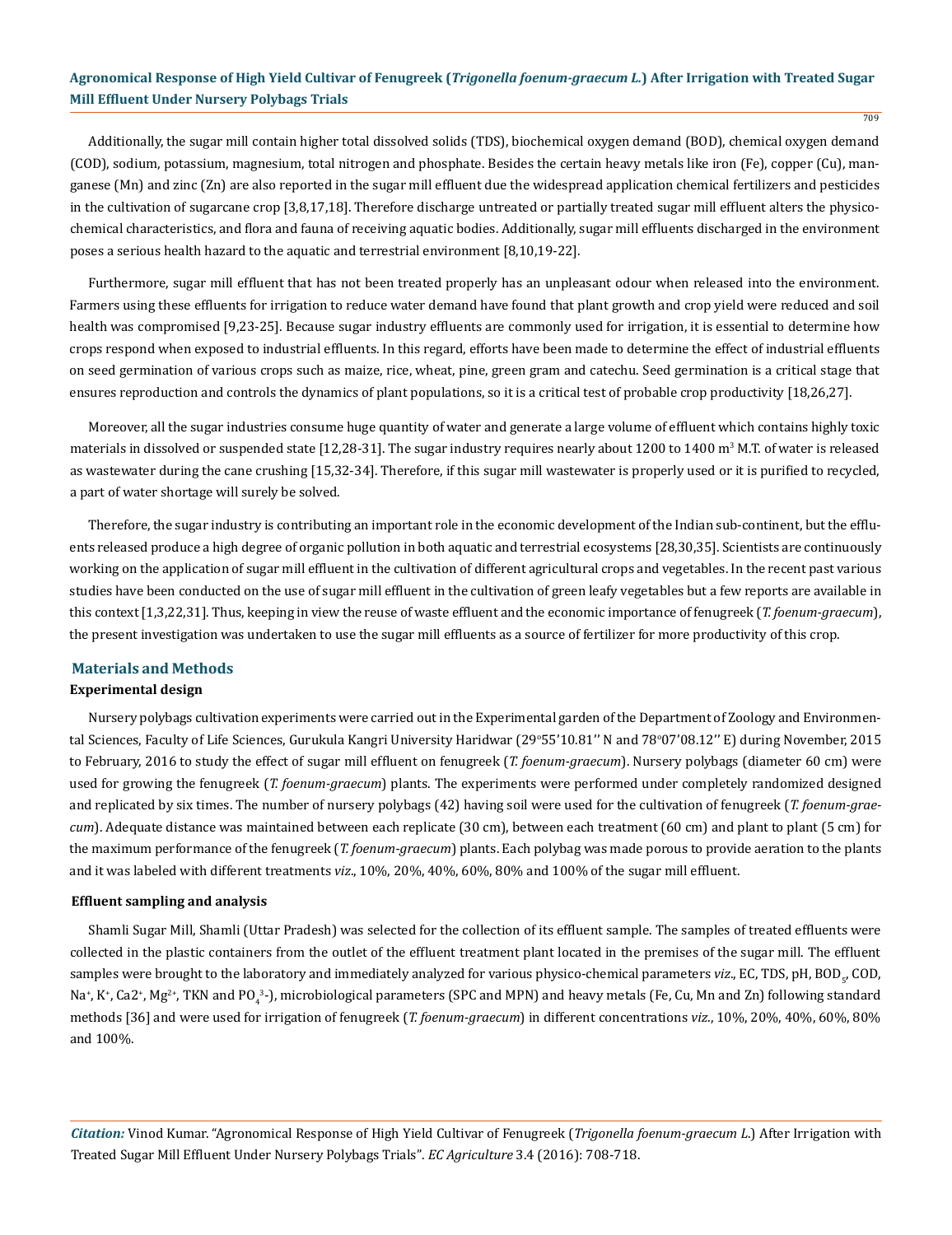#### **Soil sampling and analysis**

The soil used in the cultivation of fenugreek (*T. foenum-graecum*) was collected from the experimental garden of the Environmental Science Department at a depth of 0-15 cm. Each nursery polybag  $(60 \times 60 \text{ cm})$  was filled with this 10 kg well prepared soil, earlier airdried and sieved to remove debris and mixed with farmyard manure @ the rate of 1 Kg per 10 Kg of soil. Ten Kg of soil in each of the forty-two poly bags were irrigated twice in a week with 1000 mL of sugar mill effluent in six concentrations 10%, 20%, 40%, 60%, 80% and 100% along with ground water (control). The soil was analyzed before sowing and after harvesting the crop for various physicochemical parameters viz., soil pH, EC, OC, Na\*, K\*, Ca $^{2*}$ , Mg $^{2*}$ , TKN, PO $_4$ <sup>3</sup>-, Fe, Cu, Mn and Zn following standard methods cited by Chaturvedi and Sankar [37].

#### **Cultivation practices and determination of crop parameters**

The seeds of fenugreek (*T. foenum-graecum*) (var. Pusa early bunching) were procured from ICAR, Pusa, New Delhi and sterilized with 0.01 mercuric chloride and was soaked for 12 hrs. Twenty seeds of fenugreek (*T. foenum-graecum*) were initially sown in each polybag at equal distance between plant to plant (5 cm) in the last week of November, 2015. Ten plants were maintained in each polybag. The plants of fenugreek (*T. foenum-graecum*) were irrigated twice in a week with concentrations of 10%, 20%, 40%, 60%, 80% and 100% of sugar mill effluent separately along with control (ground water) and no drainage was allowed. The various agronomical parameters of fenugreek (*T. foenum-graecum*) *viz.,* seed germination, plant height, root length, leaf area index (LAI), chlorophyll content, number of flowers, pods, crop yield, total carbohydrates, total fat and total protein were determined following standard methods [37,38].

## **Statistical analysis**

The collected data were statistically analyzed for one way analysis of variance (ANOVA) to determine the significant difference between soil and fenugreek (*T. foenum-graecum*) parameters before and after sugar mill effluent irrigation. Mean, standard deviation, coefficient of correlation for soil and fenugreek (*T. foenum-graecum*) parameters and effluent concentrations were also calculated with the help of MS Excel 2013, SPSS 20.0 and Sigma plot, 13.0.

## **Results and Discussion**

## **Characteristics of sugar mill effluent**

During the present study, the sugar mill effluent was recorded to be varied in characteristic and loaded with higher contents of EC, TDS, pH, BOD<sub>5</sub>, COD, Na\*<sup>,</sup> K\*, Ca<sup>2</sup>, Mg<sup>2+</sup>, TKN, PO<sub>4</sub>3-, Fe, Cu, Mn, Zn, SPC and MPN (Table 1). The values of BOD<sub>5</sub>, COD, Ca<sup>2+</sup>, Fe, Cu, Zn, SPC and MPN in the sugar mill effluent were observed beyond the effluent discharge guidelines prescribed by BIS [39]. Here, it is noticeable that these parameters of the sugar mill effluent are directly or indirectly associated with different inorganic and organic nutrients required for the plant growth. In the present study, the higher values of TDS and EC indicated the presence of more ionic species (Na\*, K\*, Ca<sup>2+</sup>, Mg<sup>2+</sup>, PO<sub>4</sub><sup>3</sup>-) in the sugar mill effluent. The higher values of BOD5 and COD are in the conformity of more biodegradable and organic pollution load of the sugar mill effluent. More values of SPC and MPN in the sugar mill effluent were also in the agreement with higher organic nature of the sugar mill effluent. Therefore, sugar mill effluent was considerably rich in different macro and micro nutrients required for the growth of agricultural plants. Kumar and Chopra [10] also reported the higher values of TDS, BOD, COD, TKN, P, Fe, Zn, SPC and MPN in the sugar mill effluent. Srivastava., *et al*. [6] also reported higher values of heavy metals Cd, Cu, Fe, Ni and Zn in the sugar mill effluent.

| <b>Parameters</b>     | Control<br>(GW)    | <b>Effluent</b>     | <b>BIS</b> for irrigation water |
|-----------------------|--------------------|---------------------|---------------------------------|
| EC $(dS \, m^{-1})$   | $1.34 \pm 0.19$    | $4.76 \pm 0.44$     | --                              |
| TDS $(mg L^{-1})$     | $198.50 \pm 10.75$ | $1268.00 \pm 12.65$ | 2100                            |
| pH                    | $7.50 \pm 0.24$    | $7.78 \pm 10$       | $5.5 - 9.0$                     |
| $BOD_{5} (mg L^{-1})$ | $3.83 \pm 0.59$    | $824.70 \pm 3.43$   | 100                             |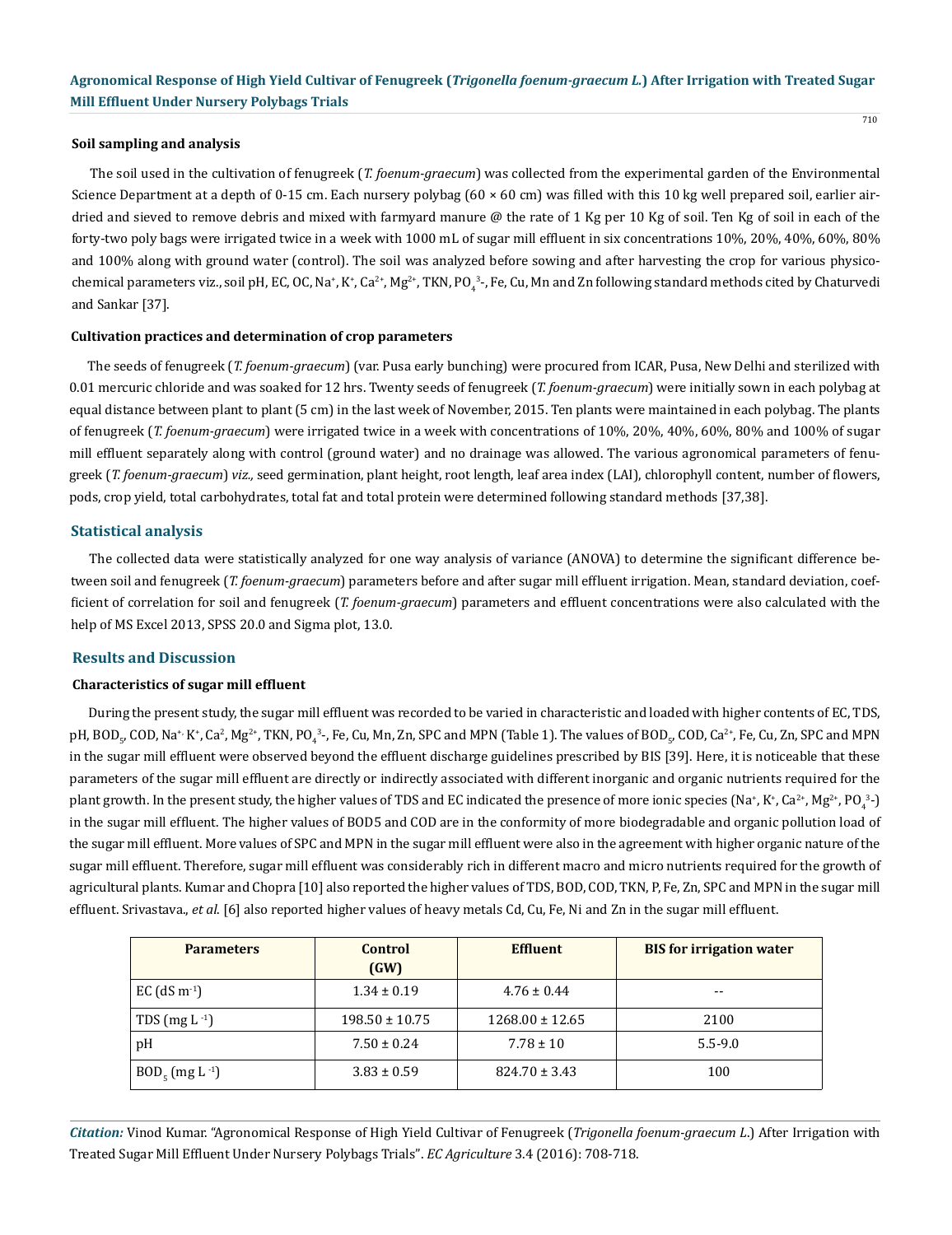| $COD$ (mg L $^{-1}$ )             | $5.88 \pm 1.37$              | $1134.25 \pm 7.93$          | 250   |
|-----------------------------------|------------------------------|-----------------------------|-------|
| $Na^{+}$ (mg L $^{-1}$ )          | $9.65 \pm 1.25$              | $203.67 \pm 8.97$           | 500   |
| $K^{+}$ (mg L <sup>-1</sup> )     | $5.54 \pm 2.25$              | $259.83 \pm 3.39$           | --    |
| $Ca^{2+} (mg L^{-1})$             | $23.46 \pm 4.16$             | $650.35 \pm 1.56$           | 200   |
| $Mg^{2+} (mg L^{-1})$             | $12.15 \pm 1.50$             | $136.53 \pm 3.47$           | --    |
| TKN $(mg L^{-1})$                 | $24.27 \pm 5.08$             | $107.66 \pm 4.61$           | 100   |
| $PO43 (mg L-1)$                   | $0.04 \pm 0.00$              | $144.37 \pm 3.77$           | --    |
| Fe $(mg L^{-1})$                  | $1.28 \pm 0.04$              | $18.84 \pm 2.07$            | 1.0   |
| $Cu$ (mg L <sup>-1</sup> )        | $0.86 \pm 0.02$              | $9.72 \pm 0.42$             | 3.00  |
| Mn $(mg L^{-1})$                  | $0.22 \pm 0.01$              | $1.45 \pm 0.14$             | $- -$ |
| $\text{Zn}$ (mg L <sup>-1</sup> ) | $1.36 \pm 0.1$               | $7.17 \pm 0.81$             | 15    |
| SPC (SPC ml $-1$ )                | $2.56 \times 10^{1} \pm 2.0$ | $7.42 \times 10^5 \pm 15$   | 10000 |
| MPN (MPN100 ml $^{-1}$ )          | $5.65 \times 10^{1} \pm 1.0$ | $4.85 \times 10^{7} \pm 20$ | 5000  |

Mean ± of six values; GW - Ground water; BIS- Bureau of Indian standard *Table 1: Physico-chemical and microbiological characteristics of control (Ground water) and sugar mill effluent.*

## **Effects on soil characteristics after sugar mill effluent irrigation**

In the present study, different concentrations (10%, 20%, 40%, 60%, 80% and 100%) of the sugar mill effluent significantly (P < 0.05/  $P$  < 0.01/ P < 0.001) affected the contents of EC, pH, OC, Na<sup>+</sup>, K<sup>+</sup>, Ca<sup>2+</sup>, Mg<sup>2+</sup>, TKN, PO<sub>4</sub><sup>3</sup>-, Fe, Cu, Mn, Zn in the soil used for the cultivation of T. foenum-graecum in comparison to the ground water irrigated soil.

The contents of EC ( r = +0.93 ), OC ( r = + 0.98), Na<sup>+</sup> ( r = + 0.96), K<sup>+</sup> ( r = +0.94), Ca<sup>2+</sup> ( r = +0.88 ), Mg<sup>2+</sup> ( r = +0.90 ), TKN ( r = +0.96 ),  $PO_4^{32}$  ( r = + 0.98), Fe ( r = + 0.89 ), Cu ( r = +0.92 ), Mn ( r = +0.72 ) and Zn ( r = + 0.74) of the sugar mill effluent irrigated soil were recorded to be significantly (P<0.05) and positively correlated with different concentrations (10% to 100%) of the sugar mill effluent. The pH ( $r =$ -0.92) of the soil was recorded to be negatively correlated with different concentrations of the sugar mill effluent. Therefore, the progressive increase of EC, OC, Na+, K+, Ca<sup>2+</sup>, Mg<sup>2+</sup>, TKN, PO<sub>4</sub><sup>3</sup>-, Fe, Cu, Mn, Zn in the soil is in the conformity of the presence of these chemicals or nutrients in the sugar mill effluent which is required for the cultivation of agricultural crops like fenugreek (*T. foenum-graecum*). Roy., *et al.* [14] also reported higher contents of different physico-chemical parameters EC, OC, nitrogen, phosphorus and heavy metals like iron, manganese and zinc of the soil after sugar mill effluent irrigation.

#### **Effects on** *T. foenum-graecum* **after sugar mill effluent irrigation**

The agronomical attributes of fenugreek (*T. foenum-graecum*) after irrigation with sugar mill effluent are presented in table 3. The results showed that the seed germination of fenugreek (*T. foenum-graecum*) was progressively decreased when the concentration of the sugar mill effluent was increased. The most seed germination (95.33%) of fenugreek (*T. foenum-graecum*) was recorded with control (ground water) while the least seed germination (82.33%) of fenugreek (*T. foenum-graecum*) was observed with 100% concentration of the sugar mill effluent. This gradual reduction in the seed germination of fenugreek (*T. foenum-graecum*) is might be due to the presence of more salts and heavy metals in the sugar mill effluent which might sometimes be inhibited seed germination. Therefore, the seed germination of fenugreek (*T. foenum-graecum*) was found to be significantly (P > 0.05) but negatively correlated (r = - 0.84) with different concentrations (10% to 100%) of the sugar mill effluent. Here it is interesting to note that although the most seed germination of fenu-

*Citation:* Vinod Kumar. "Agronomical Response of High Yield Cultivar of Fenugreek (*Trigonella foenum-graecum L*.) After Irrigation with Treated Sugar Mill Effluent Under Nursery Polybags Trials". *EC Agriculture* 3.4 (2016): 708-718.

711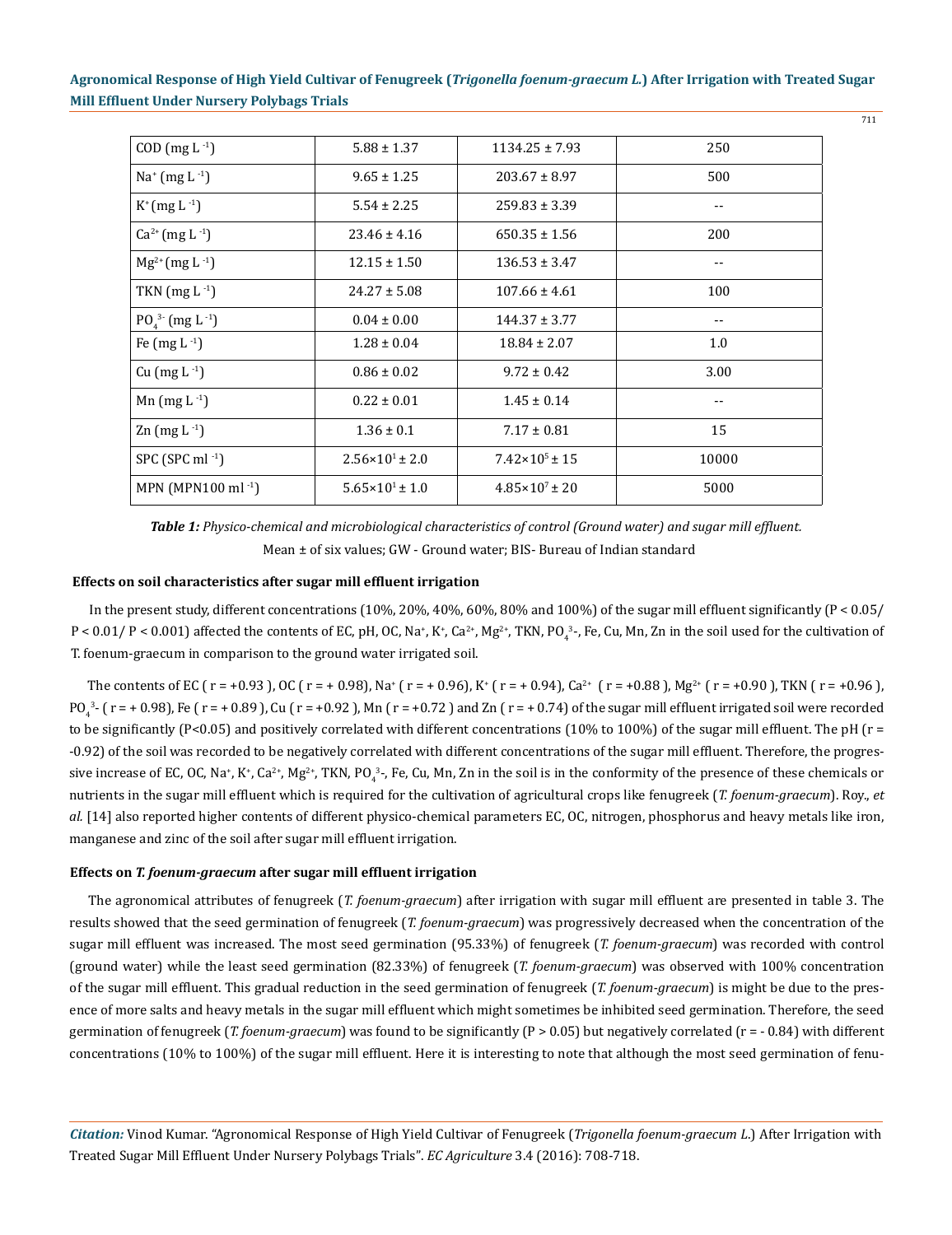| Parameters                                                    | <b>Before effluent</b> |                        |                    |                      | After effluent irrigation  |                                                                                                |                      |                      | r-alue  |
|---------------------------------------------------------------|------------------------|------------------------|--------------------|----------------------|----------------------------|------------------------------------------------------------------------------------------------|----------------------|----------------------|---------|
|                                                               | irrigation             |                        |                    |                      | Effluent concentration (%) |                                                                                                |                      |                      |         |
|                                                               |                        | 0(GW)                  | $\overline{10}$    | 20                   | 40                         | 60                                                                                             | 80                   | 100                  |         |
| $EC$ (dS m <sup>-1</sup> )                                    | $2.18 \pm 0.14$        | $2.28 \pm 0.11$        | $2.50* \pm 0.12$   | $2.79* \pm 0.17$     | $2.94***$ ± 0.15           | $3.18***$ $\pm$ 0.17                                                                           | $3.33***$ ± 0.16     | $3.43***$ ± 0.19     | $+0.93$ |
| Hq                                                            | $7.45 \pm 0.01$        | $7.50ns \pm 0.02$      | $7.57ns \pm 0.04$  | $7.69$ ns $\pm 0.07$ | $7.78ns \pm 0.06$          | $8.05ns \pm 0.03$                                                                              | $8.11ns \pm 0.02$    | $8.23ns \pm 0.09$    | $-0.92$ |
| $OC$ $(mg$ $Kg-1)$                                            | $0.42 \pm 11$          | $0.46 \pm 0.08$        | $1.58* \pm 0.34$   | $3.00* \pm 0.55$     | $4.22***$ + 0.11           | $5.16*** \pm 0.08$                                                                             | $7.66***\pm0.05$     | $9.98***$ ± 0.79     | $+0.98$ |
| Na* (mg Kg <sup>-1</sup> )                                    | $18.82 \pm 5.31$       | $20.06 \pm 4.30$       | $24.72* \pm 3.91$  | $26.84* \pm 3.73$    | $29.00***$ ± 3.96          | $31.58*** + 5.61$                                                                              | $33.12*** \pm 4.68$  | $37.41*** \pm 2.66$  | $+0.96$ |
| $K^+(mg\,Kg^{-1})$                                            | $141.51 \pm 5.30$      | $.59 \pm 4.53$<br>156. | $164.54* \pm 1.82$ | $173.59* \pm 3.07$   | $187.11*** \pm 3.08$       | $212.45*** \pm 1.59$                                                                           | $220.28*** \pm 1.61$ | $228.47***$ ± 2.97   | $+0.94$ |
| $Ca^{2+}$ (mg $Kg^{-1}$ )                                     | $14.23 \pm 3.86$       | $16.61 \pm 2.73$       | $37.09* \pm 2.38$  | $45* + 2.99$         | $75.60*** \pm 1.41$        | $106.23***$ ± 3.71                                                                             | $134.58*** + 4.22$   | $151.49*** + 4.61$   | $+0.88$ |
| $Mg^{2+}$ (mg Kg $^{-1}$ )                                    | $1.42 \pm 0.04$        | $1.73 \pm 0.53$        | $3.85* \pm 16$     | $5.03* \pm 0.35$     | $9.88***$ ± 0.78           | $12.19** + 1.28$                                                                               | $15.43***$ ± 2.28    | $22.25*** + 3.94$    | $+0.90$ |
| $TKN$ $(mg$ $Kg^{-1})$                                        | $25.91 \pm 2.18$       | $33.46 \pm 3.23$       | $55.83* + 2.17$    | $64.19* \pm 0.84$    | $123.84***$ ± 4.70         | $179.77***$ ± 3.86                                                                             | $246.82*** \pm 1.63$ | $286.96***\pm 6.13$  | $+0.96$ |
| $PO_4^3$ (mg Kg $^{-1}$ )                                     | $38.04 \pm 3.87$       | $5 + 4.79$<br>54.2     | $67.40* \pm 2.67$  | $73.87* \pm 3.67$    | $95.44*** \pm 4.66$        | $108.22***$ ± 1.49                                                                             | $117.61***$ ± 3.49   | $125.09***$ ± 2.77   | $+0.98$ |
| Fe (mg Kg <sup>-1</sup> )                                     | $2.18 \pm 0.38$        | $2.68 \pm 0.77$        | $3.26* \pm 0.08$   | $4.49* \pm 0.29$     | $5.13***$ ± 0.5            | $6.31***$ ± 0.07                                                                               | $7.63***$ ± 0.16     | $8.79***$ $\pm$ 0.57 | $+0.89$ |
| $Cu$ $(mg$ $Kg^{-1})$                                         | $1.75 \pm 0.32$        | $2.03 \pm 0.30$        | $2.77* \pm 0.18$   | $2.96* \pm 0.38$     | $3.21*** \pm 0.24$         | $3.71*** \pm 0.42$                                                                             | $4.12***\pm0.17$     | $5.71***$ ± 0.97     | $+0.92$ |
| $Mn$ (mg $Kg^{-1}$ )                                          | $1.05 \pm 0.10$        | $1.16 \pm 0.11$        | $1.58* \pm 0.12$   | $1.65* \pm 0.08$     | $1.80***10.09$             | $1.89***$ ± 0.07                                                                               | $1.95***\pm0.09$     | $2.13***$ ± 0.15     | $+0.72$ |
| $\text{Zn}$ $\left(\text{mg}\,\text{Kg}\,^{\text{-}1}\right)$ | $1.12 \pm 0.03$        | $1.85 \pm 0.05$        | $2.92* \pm 0.08$   | $3.26* \pm 0.06$     | $3.88***$ ± 0.11           | $4.55***$ ± 0.14                                                                               | $5.62***$ ± 0.17     | $6.79***$ ± 0.29     | $+0.74$ |
|                                                               |                        | Table 2:               |                    |                      |                            | Physico-chemical characteristics of soil before and after irrigation with sugar mill effluent. |                      |                      |         |

Mean ± of six values; Significant F -\*\*\*P - 0.01%, \*\*P -0.1% level, \*P- 0.05% level, r-Coefficient of correlation; a - significantly different to the control; Mean ± of six values; Significant F -\*\*\*P - 0.01%, \*\*P -0.1% level, \*P- 0.05% level, r-Coefficient of correlation; a - significantly different to the control;

NS - Not Significant; GW - Ground water; CD - Critical difference. NS - Not Significant; GW - Ground water; CD – Critical difference.

712

**Agronomical Response of High Yield Cultivar of Fenugreek (***Trigonella foenum-graecum L.***) After Irrigation with Treated Sugar Mill Effluent Under Nursery Polybags Trials**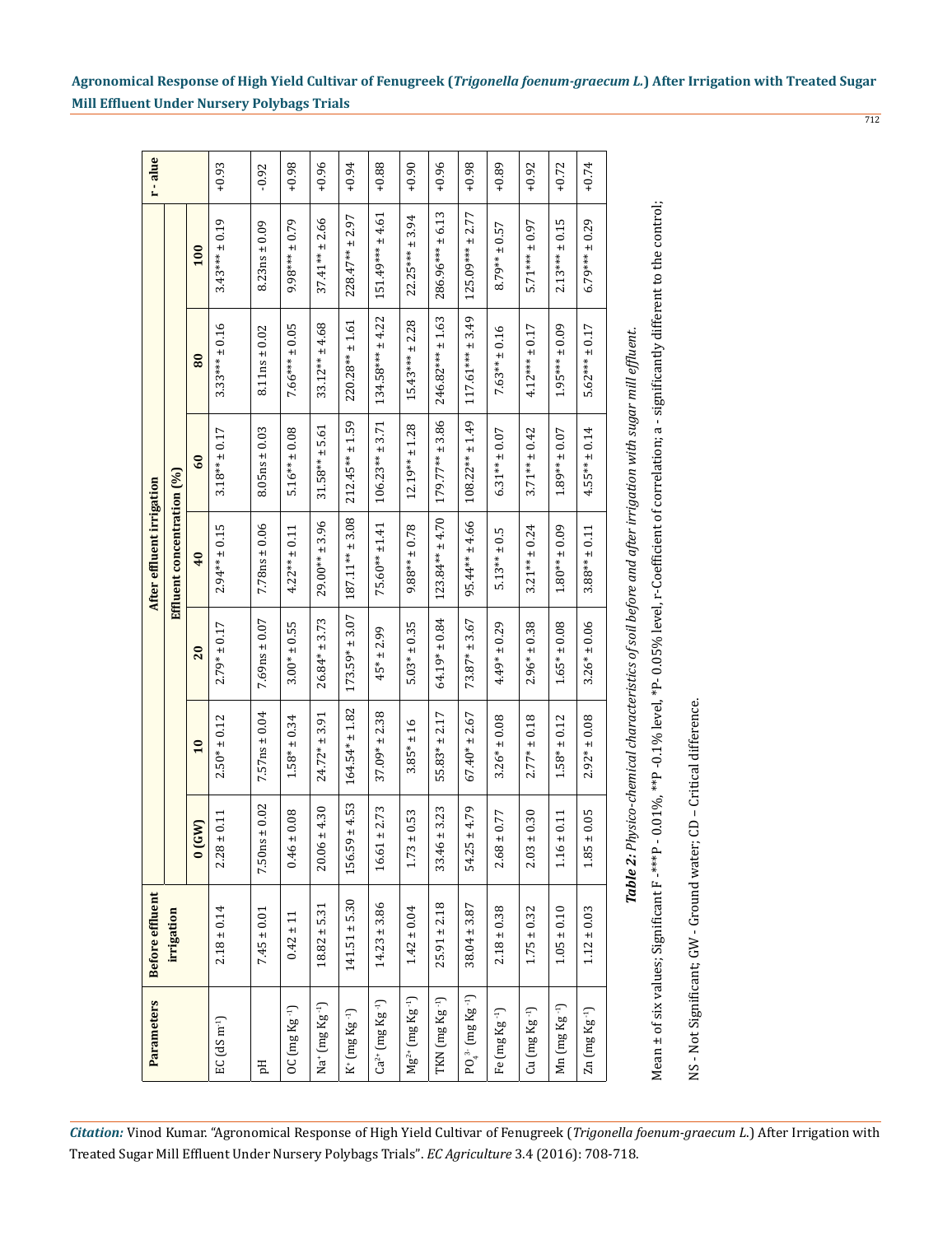713

greek (*T. foenum-graecum*) was recorded with control but a stimulation was observed in the seed emergence and seedling growth and it is likely due to the mineralization of different nutrients in the effluent irrigated soil which stimulates the seed emergence and seedling growth as earlier reported by Kumar and Chopra [1]. The findings are in accordance with Kumar and Chopra [13] who also reported that the higher contents of salts present in the sugar mill effluent significantly inhibited the seed germination of mung bean (*Vigna radiata L*.) after sugar mill effluent irrigation.

During the present study, the maximum plant height, root length, chlorophyll content, LAI, number of flowers/plant, number of pods/ plant and crop yield/plant of fenugreek (*T. foenum-graecum*) was recorded with 60% concentration of sugar mill effluent. The values of plant height, root length, chlorophyll content, LAI, number of flowers/plant, number of pods/plant and crop yield/plant of fenugreek (*T. foenum-graecum*) was gradually increased with the lower concentrations (10 % to 60%) of the sugar mill effluent. Moreover, plant height  $(r = +0.89)$ , root length  $(r = +0.77)$ , chlorophyll content  $(r = +0.75)$ , LAI  $(r = +0.76)$ , number of flowers/plant  $(r = +0.68)$ , number of pods/plant (r = + 0.56) and crop yield/plant (r = + 0.54) of fenugreek (*T. foenum-graecum*) was recorded to be positively correlated with different concentrations (10% to 100%) of the sugar mill effluent. The findings of the present study were in the conformity of the presence of various macro and micro nutrients in the sugar mill effluent concentration which is responsible for this type of growth pattern of fenugreek (*T. foenum-graecum*) due to sugar mill effluent irrigation. Srivastava et al. [6] also reported that the growth and crop yield parameters like shoot length, root length, dry weight, biomass, number of flowers and pods of cow pea (*Vigna unguiculata L*. Walp) was progressively increased at lower concentrations of the sugar mill effluent and clear decline was observed in these growth and crop yield parameters of cow pea at higher concentrations of the sugar mill effluent.

#### **Accumulation of heavy metals in** *T. foenum-graecum* **after sugar mill effluent irrigation**

The contents of different heavy metals Fe, Cu, Mn and Zn were determined in the whole plant of fenugreek (*T. foenum-graecum*) after sugar mill effluent irrigation.



*Figure 1: Contents of different heavy metals in T. foenum-graecum after irrigation with sugar mill effluent. Error bars are the standard error of the mean.*

 The results indicated that the most contents of Fe, Cu, Mn and Zn in fenugreek (*T. foenum-graecum*) was recorded with 100% concentration of the sugar mill effluent. The contents of Fe, Cu, Mn and Zn in fenugreek (*T. foenum-graecum*) was observed to be significantly (P < 0.05/ P < 0.01) different after sugar mill effluent irrigation in comparison to ground water irrigation (Control). The contents of Fe, Cu, Mn and Zn in fenugreek (*T. foenum-graecum*) were gradually increased as per the sugar mill effluent concentration. The contents of Fe (r = +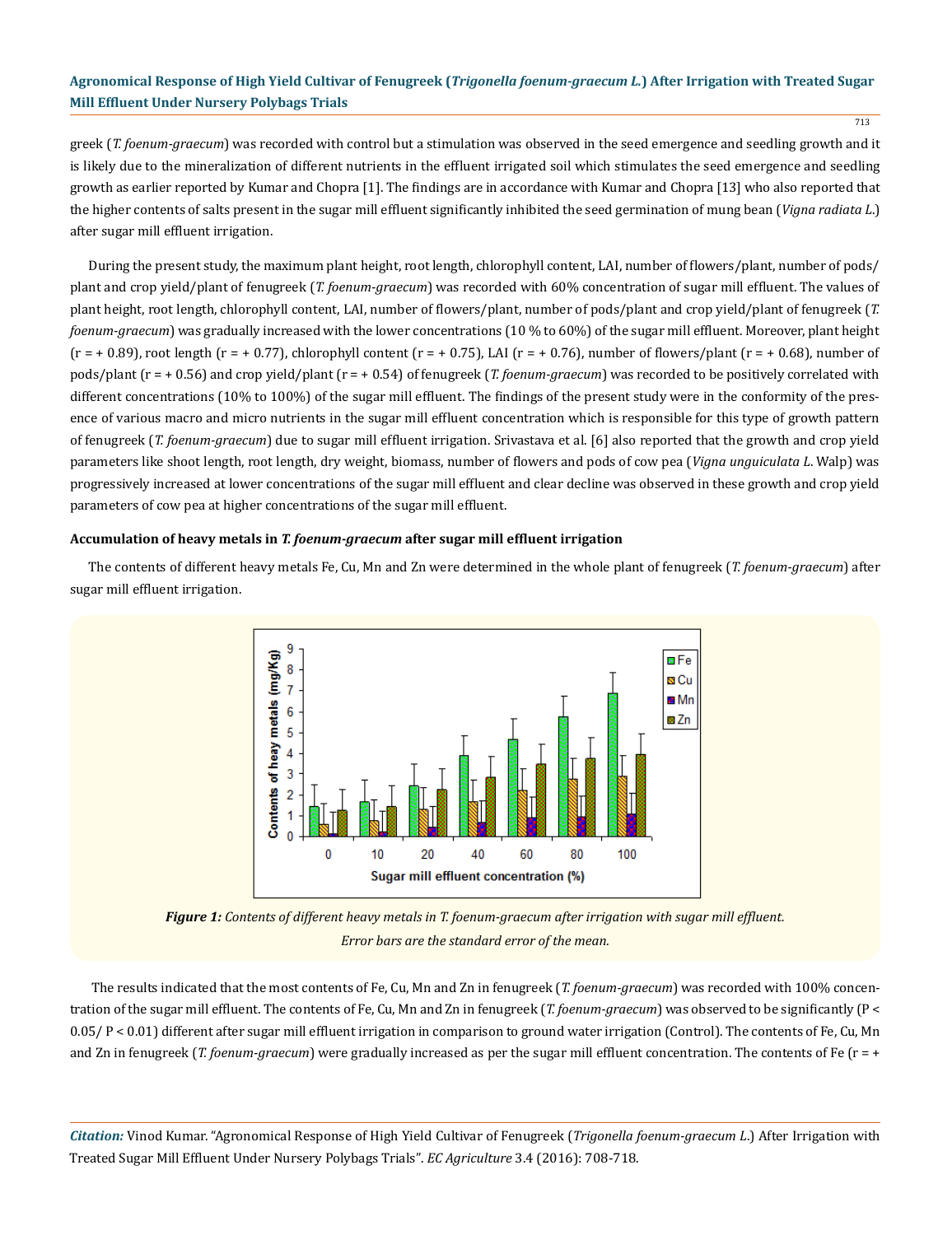|                        | Crop yield /plant<br>$\mathbf{g}$                                        | $18.83 \pm 2.93$    | $19.17 \pm 5.34$    | $19.67 \pm 5.72$    | $21.17 \pm 5.19$    | $27.67 \pm 2.34$    | $24.17 \pm 3.37$    | $21.33 \pm 4.08$ | $+0.54$ | 6.19         | $3.27*$           |
|------------------------|--------------------------------------------------------------------------|---------------------|---------------------|---------------------|---------------------|---------------------|---------------------|------------------|---------|--------------|-------------------|
|                        | No. of pods/plant                                                        | $18.33 \pm 2.42$    | $19.00 \pm 6.13$    | $19.50 \pm 6.09$    | $21.70 \pm 6.18$    | $28.67 \pm 6.89$    | $23.83 \pm 4.49$    | $19.83 \pm 5.95$ | $+0.41$ | 8.08         | $2.57*$           |
|                        | No. of flowers/plant                                                     | $34.50 \pm 2.66$    | $35.00 \pm 2.28$    | $35.67 \pm 4.46$    | $36.00 \pm 7.32$    | $45.00 \pm 4.86$    | $39.83 \pm 5.88$    | $36.67 \pm 7.20$ | $+0.79$ | 7.59         | $2.98*$           |
| Agronomical parameters | <b>IAI</b>                                                               | $2.17 \pm 0.34$     | $2.99 \pm 0.67$     | $3.39 \pm 0.65$     | $3.66 \pm 1.13$     | $3.99 \pm 1.09$     | $3.86 \pm 1.25$     | $3.70 \pm 1.26$  | $+0.76$ | 1.39         | $2.55*$           |
|                        | Chlorophyll<br>(mg/gfwt)<br>content                                      | $2.47 \pm 0.38$     | $2.68 \pm 0.38$     | $3.12 \pm 0.42$     | $3.45 \pm 0.61$     | $4.13 \pm 1.29$     | $3.39 \pm 0.89$     | $3.13 \pm 0.84$  | $+0.75$ | $1.08\,$     | $3.09*$           |
|                        | length<br>Root<br>$\begin{bmatrix} \text{cm} \\ \text{cm} \end{bmatrix}$ | $10.38 \pm 1.06$    | $11.10 \pm 2.00$    | $13.47 \pm 2.82$    | $14.92 \pm 2.02$    | $17.29 \pm 3.33$    | $13.60 \pm 4.02$    | $12.64 \pm 3.99$ | $+0.77$ | 4.22         | $3.70***$         |
|                        | height<br>Plant<br>$\mathbf{E}$                                          | 2.49<br>$18.44 \pm$ | 4.22<br>$19.49 \pm$ | 3.85<br>$20.90 \pm$ | 3.84<br>$26.88 \pm$ | 3.82<br>$31.76 \pm$ | 3.29<br>$29.51 \pm$ | $28.38 \pm 4.82$ | $+0.89$ | 5.49         | $***$<br>$11.72*$ |
|                        | germination<br>Seed<br>(96)                                              | $95.33 \pm 4.97$    | $93.83 \pm 4.02$    | $92.50 \pm 3.78$    | $92.33 \pm 4.97$    | $86.00 \pm 7.07$    | $84.50 \pm 7.69$    | $82.33 \pm 6.74$ | $-0.82$ | 8.31         | 4.73**            |
| Effluent               | Concentration                                                            | 0(GW)               | $\overline{10}$     | 20                  | 40                  | 60                  | $_{\rm 80}$         | 100              | r-Value | F-calculated | G                 |

water; CD- Critical difference. *water; CD- Critical difference.*

**Agronomical Response of High Yield Cultivar of Fenugreek (***Trigonella foenum-graecum L.***) After Irrigation with Treated Sugar Mill Effluent Under Nursery Polybags Trials**

714

*Citation:* Vinod Kumar. "Agronomical Response of High Yield Cultivar of Fenugreek (*Trigonella foenum-graecum L*.) After Irrigation with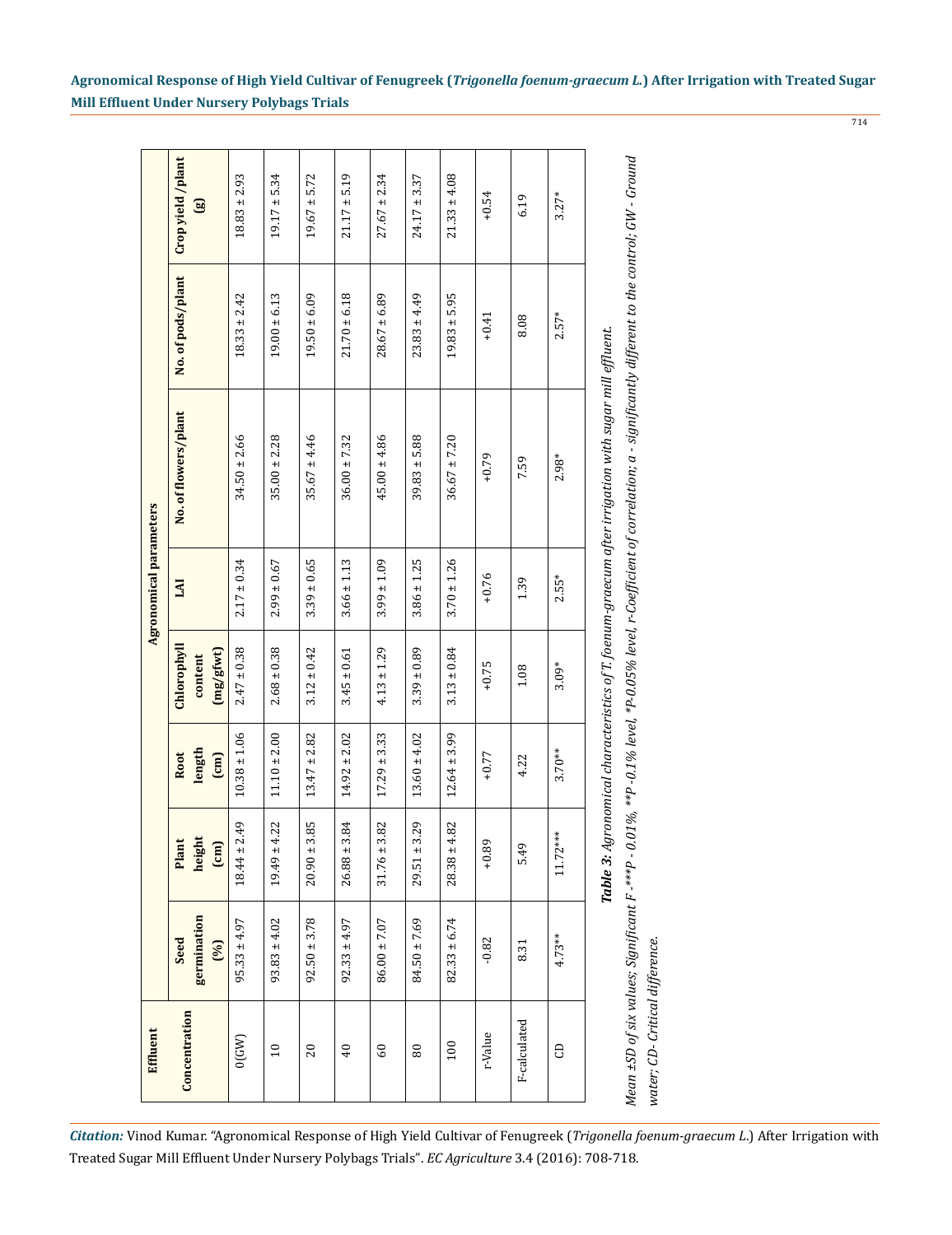715

0.98), Cu ( $r = +0.96$ ), Mn ( $r = +0.94$ ) and Zn ( $r = +0.98$ ) in fenugreek (*T. foenum-graecum*) were observed to be positively correlated with different concentrations (10% to 100%) of the sugar mill effluent. The contents of Fe, Cu, Mn and Zn in fenugreek (*T. foenum-graecum*) after irrigation with sugar mill effluent was recorded within the permissible limit for Fe (80.00 mg Kg<sup>-1</sup>), Cu (40.00 mg Kg<sup>-1</sup>) and Zn (60.00 mg Kg-1) prescribed by FAO/WHO [40]. Srivastava., *et al*. [6] also recorded significant and positive correlation of heavy metals accumulated in cow pea (*V. unguiculata*) after irrigation with different concentrations of the sugar mill effluent.

#### **Effects on biochemical of** *T. foenum-graecum* **after sugar mill effluent irrigation**

The contents of biochemical components *viz*., total carbohydrates, total fat and total protein in fenugreek (T. foenum-graecum) were recorded to be significantly different with different concentrations of the sugar mill effluent.



*Figure 2: Contents of different biochemical components in T. foenum-graecum after irrigation with sugar mill effluent. Error bars are the standard error of the mean.*

The most contents of total carbohydrates, total fat and total protein in fenugreek (*T. foenum-graecum*) were recorded with 60% concentration of the sugar mill effluent and it is like due the to maximum synthesis of these biochemical components and availability of most favourable nutrients at 60% concentration of the sugar mill effluent. The contents of total carbohydrates, total fat and total protein in fenugreek (*T. foenum-graecum*) were recorded were observed to be significantly (P < 0.05) and positively correlated with different concentrations (10% to 100%) of the sugar mill effluent. Kumar and Chopra [5,26] reported the most synthesis of total carbohydrates, crude protein, and dietary fiber in eggplant (*Solanum melongena L*.) 40% concentration of sugar mill effluent and sugarcane pressmud, respectively.

## **Conclusions**

In conclusion, the sugar mill effluent was varied in characteristics and considerably loaded with EC, TDS, pH, BOD5, COD, Na $^*,$  K $^*,$  Ca $^{2*},$ Mg<sup>2+</sup>, TKN, PO<sub>4</sub>3-, Fe, Cu, Mn, Zn, SPC and MPN. Different concentrations (10%, 20%, 40%, 60%, 80% and 100%) of the sugar mill effluent significantly (P < 0.05/ P < 0.01/ P < 0.001) affected the contents of EC, pH, OC, Na<sup>+</sup>, K<sup>+</sup>, Ca, Mg<sup>2+</sup>, TKN, PO<sub>4</sub><sup>3</sup>-, Fe, Cu, Mn, Zn in the soil used for the cultivation of T. foenum-graecum in comparison to control. the maximum plant height, root length, chlorophyll content, LAI, number of flowers/plant, number of pods/plant and crop yield/plant and biochemical components *viz*., total carbohydrates, total fat and total protein of fenugreek (*T. foenum-graecum*) was recorded with 60% concentration of sugar mill effluent. The most contents of Fe, Cu, Mn and Zn in fenugreek (*T. foenum-graecum*) was recorded with 100% concentration of the sugar mill effluent. Therefore, treated sugar mill effluent increased the soil fertility and crop yield of fenugreek (*T. foenum-graecum*) and it can be used for irrigation of vegetable crops after appropriate dilution. Further studies should be required on the effects of long term application of sugar mill effluent in irrigation of vegetable crops including soil characteristics and crop yield.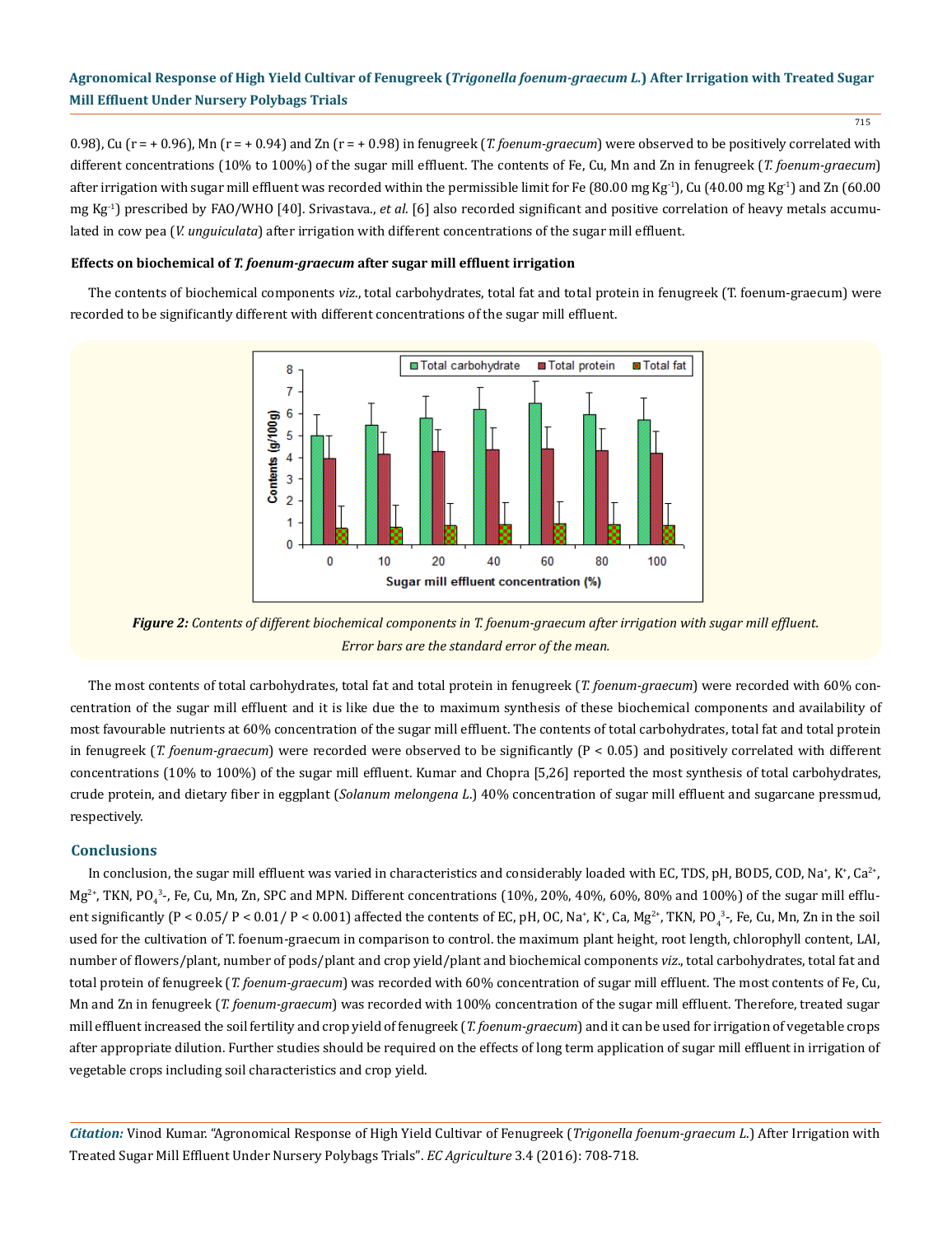## **Acknowledgements**

The University Grant Commission, New Delhi, India is acknowledged for providing the financial support in the form of UGC research fellowship (F.7-70/2007 BSR) to Mr. Vinod Kumar.

## **Bibliography**

- 1. [Kumar V and Chopra AK. "Fertigation effect of distillery effluent on agronomical practices of](http://www.ncbi.nlm.nih.gov/pubmed/21499700) *Trigonella foenum-graecum* L. (Fenugreek)". *[Environmental Monitoring and Assessment](http://www.ncbi.nlm.nih.gov/pubmed/21499700)* (2012) 184.3: 1207-1219.
- 2. [Anonymous \(2016\). "Fenugreek \(](http://www.herbwisdom.com/herb-fenugreek.html)*Trigonella foenum-graecum*) fenugreek benefits". (2016).
- 3. [Kumar V and Chopra AK. "Distribution, enrichment and accumulation of heavy metals in soil and](http://file.scirp.org/pdf/OJMetal_2013071616272965.pdf) *Trigonella foenum-graecum* L. [\(Fenugreek\) after fertigation with paper mill effluent".](http://file.scirp.org/pdf/OJMetal_2013071616272965.pdf) *Open Journal of Metals* 3 (2013b): 8-20.
- 4. Samuel S and Muthukkaruppan SM. "Physico-chemical analysis of sugar mill effluent, contaminated soil and its effect on seed germination of paddy (*Oryza sativa* L.)". *International Journal of Pharmaceutical & Biological Archives* 2.5 (2011): 1469-1472.
- 5. [Kumar V. "Effects of treated sugar mill effluent irrigation on soil and hybrid cultivar of eggplant \(](http://www.ommegaonline.org/article-details/Effects-of-Treated-Sugar-Mill-Effluent-Irrigation-on-Soil-and-Hybrid-Cultivar-of-Eggplant-i--(Solanum-melongena--i--L-)-under-Field-Conditions--/409)*Solanum melongena* L.) under field conditions". *[Journal of Environment and Health Science](http://www.ommegaonline.org/article-details/Effects-of-Treated-Sugar-Mill-Effluent-Irrigation-on-Soil-and-Hybrid-Cultivar-of-Eggplant-i--(Solanum-melongena--i--L-)-under-Field-Conditions--/409)* 1.4 (2015): 1-11.
- 6. Srivastava S., *et al.* ["Agro fertigational response of sugar mill effluent and synthetic fertilizer \(DAP\) on the agronomy of crop](https://www.researchgate.net/publication/279200325_AGRO_FERTIGATIONAL_RESPONSE_OF_SUGAR_MILL_EFFLUENT_AND_SYNTHETIC_FERTILIZER_DAP_ON_THE_AGRONOMY_OF_CROP_VIGNA_UNGUICULATA_L_WALP_IN_TWO_SEASONS) *Vigna unguiculata* L. Walp in two seasons". *[Research Journal of Agricultural and Environmental Science](https://www.researchgate.net/publication/279200325_AGRO_FERTIGATIONAL_RESPONSE_OF_SUGAR_MILL_EFFLUENT_AND_SYNTHETIC_FERTILIZER_DAP_ON_THE_AGRONOMY_OF_CROP_VIGNA_UNGUICULATA_L_WALP_IN_TWO_SEASONS)* 2.3 (2015): 5-17.
- 7. [Kumar V and Chopra AK. "Influence of sugar mill effluent on physico-chemical characteristics of soil at Haridwar \(Uttarakhand\),](http://www.ansfoundation.org/Uploaded%20Pdf/22/269-279.pdf)  India". *[Journal of Applied and Natural Science](http://www.ansfoundation.org/Uploaded%20Pdf/22/269-279.pdf)* 2.2 (2010): 269-279.
- 8. Vijayaragavan M., *et al*[. "Soil irrigation effect of sugar mill effluent on changes of growth and biochemical contents of](http://www.scopemed.org/?mno=195310) *Raphanus sativus L*". *[Current Botany](http://www.scopemed.org/?mno=195310)* 2.7 (2011): 09-13.
- 9. Ayyasamy PM., *et al*[. "Impact of sugar factory effluent on the growth and biochemical characteristics of terrestrial and aquatic plants".](http://www.ncbi.nlm.nih.gov/pubmed/18784897) *[Bulletin of Environmental Contamination and Toxicology](http://www.ncbi.nlm.nih.gov/pubmed/18784897)* 81.5 (2008): 449- 454.
- 10. [Kumar V. "Sugar mill effluent utilization in the cultivation of maize \(Z](http://www.hindawi.com/journals/jwm/2014/408509/)*ea mays* L.) in two seasons". *Journal of Waste Management* [\(2014a\).](http://www.hindawi.com/journals/jwm/2014/408509/)
- 11. Baskaran L., *et al*[. "Amelioration of sugar mill effluent polluted soil and its effect of green gram \(](http://idosi.org/bri/2(2)09/13.pdf)*Vigna radiata L*.)". *Botany Research International* [2.2 \(2009\): 131-135.](http://idosi.org/bri/2(2)09/13.pdf)
- 12. Bhise P.M., *et al*[. "Effect of waste water irrigation on soil properties under different land use systems".](http://www.indianjournals.com/ijor.aspx?target=ijor:jisss&volume=55&issue=3&article=004) *Journal of Indian Society of Soil Science* [55.3 \(2007\): 254-258.](http://www.indianjournals.com/ijor.aspx?target=ijor:jisss&volume=55&issue=3&article=004)
- 13. [Kumar V and Chopra AK. "Fertigational impact of sugar mill effluent on agronomical practices of Mung bean \(](https://www.researchgate.net/publication/278887750_Fertigational_impact_of_sugar_mill_effluent_on_agronomical_practices_of_Mung_bean_Vigna_radiata_L_in_two_seasons)*Vigna radiata L*.) in two seasons". *[International Journal of Agricultural Science Research](https://www.researchgate.net/publication/278887750_Fertigational_impact_of_sugar_mill_effluent_on_agronomical_practices_of_Mung_bean_Vigna_radiata_L_in_two_seasons)* 3.4 (2014): 052-068.
- 14. Roy PR., *et al*[. "Effect of sugar factory effluent on some physico-chemical properties of soils- A case study".](http://www.ncbi.nlm.nih.gov/pubmed/18476375) *Journal of Environmental [Science and Engineering](http://www.ncbi.nlm.nih.gov/pubmed/18476375)* 49.4 (2007): 277-282.
- 15. [Kumar V and Chopra AK. "Toxic element contamination in soil and spinach \(](https://www.researchgate.net/publication/271447485_Toxic_element_contamination_in_soil_and_spinach_Spinacia_oleracea_L_after_fertigation_with_sugar_mill_effluent)*Spinacia oleracea L*.) after fertigation with sugar mill effluent". *[International Research Journal of Public and Environmental Health](https://www.researchgate.net/publication/271447485_Toxic_element_contamination_in_soil_and_spinach_Spinacia_oleracea_L_after_fertigation_with_sugar_mill_effluent)* 1.4 (2014): 95-109.
- 16. Yadav RK., *et al*[. "Post irrigation impact of domestic sewage effluent on composition of soil, crops and ground water-A case study".](http://www.sciencedirect.com/science/article/pii/S0160412002000703) *[Environment International](http://www.sciencedirect.com/science/article/pii/S0160412002000703)* 28.6 (2002): 481-486.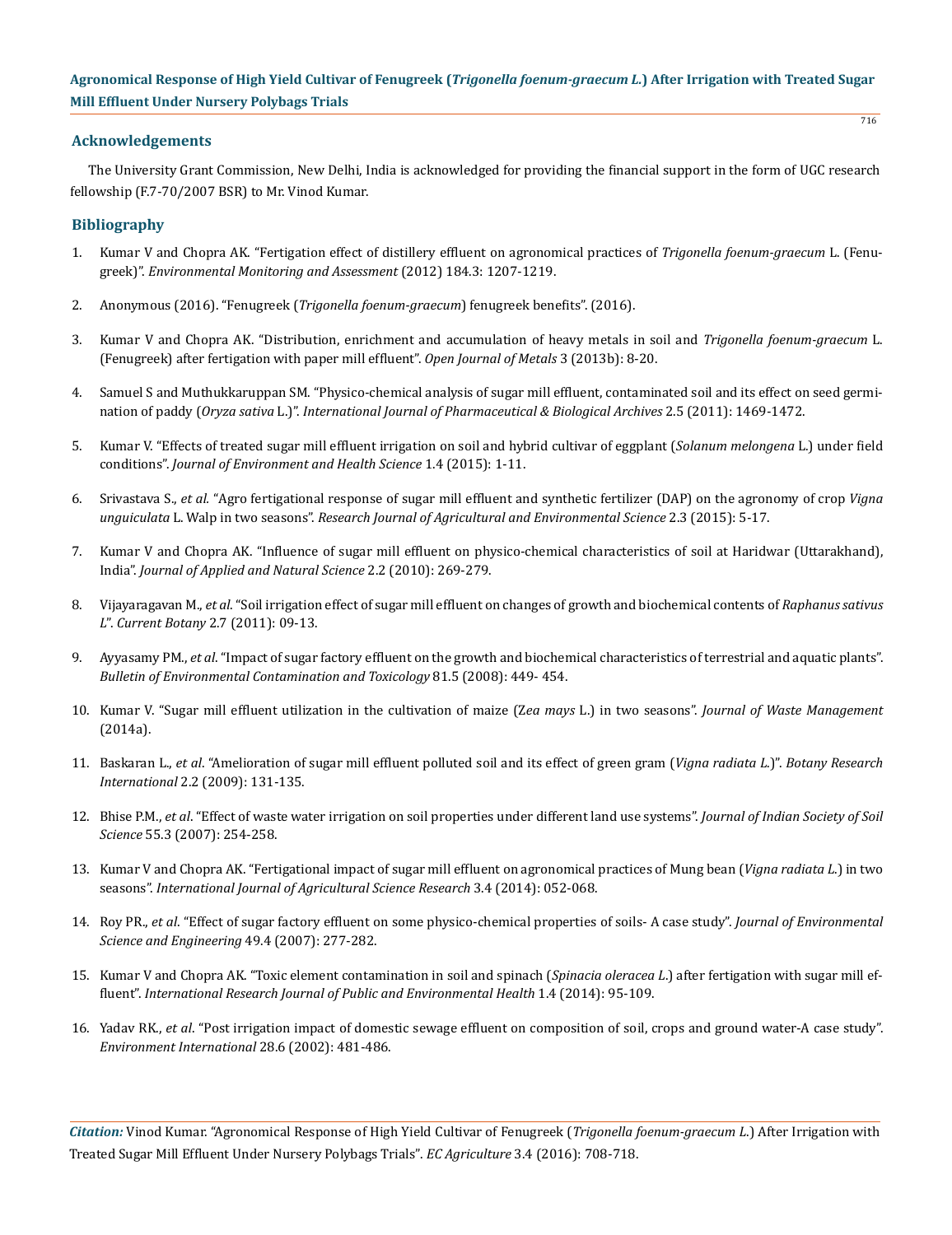- 17. Kumar V., *et al*[. "Effect of sugar mill effluent irrigation on soil characteristics, germination, vegetative growth and yield of](https://www.researchgate.net/publication/278893151_Effect_of_sugar_mill_effluent_irrigation_on_soil_characteristics_germination_vegetative_growth_and_yield_of_Vicia_faba_L) *Vicia faba* (*L*.)". *[Journal of Sustainable Environmental Research](https://www.researchgate.net/publication/278893151_Effect_of_sugar_mill_effluent_irrigation_on_soil_characteristics_germination_vegetative_growth_and_yield_of_Vicia_faba_L)* 1.2 (2012): 221-227.
- 18. Chopra AK., *et al*[. "Agro-potentiality of distillery effluent on soil and agronomical characteristics of](http://www.ncbi.nlm.nih.gov/pubmed/23264061) *Abelmoschus esculentus L*. (Okra)". *[Environmental Monitoring and Assessment](http://www.ncbi.nlm.nih.gov/pubmed/23264061)* 185.8 (2013): 6635-6644.
- 19. [Kumar V and Chopra AK. "Fertigational effects of sugar mill effluent on agronomical characteristics of high yield cultivar of sugarcane](https://scholar.google.com/citations?view_op=view_citation&hl=en&user=yzz4RBMAAAAJ&citation_for_view=yzz4RBMAAAAJ:Zph67rFs4hoC) (Saccharum officinarum *L*.) in two Seasons". *[Acta Advances in Agriculture Sciences](https://scholar.google.com/citations?view_op=view_citation&hl=en&user=yzz4RBMAAAAJ&citation_for_view=yzz4RBMAAAAJ:Zph67rFs4hoC)* 2.9 (2014): 17-39.
- 20. Ezhilvannan D., *et al.* ["Effect of sugar mill effluent on changes of growth and amino acid and protein contents of maize \(](http://scienceflora.org/journals/index.php/jebt/article/viewFile/182/181)*Zea mays* L.) plants". *[Journal of Ecobiotechnology](http://scienceflora.org/journals/index.php/jebt/article/viewFile/182/181)* 3.7 (2011): 26-29.
- 21. [Kumar V and Chopra AK. "Response of sweet sorghum after fertigation with sugar mill effluent in two seasons".](http://link.springer.com/article/10.1007/s12355-013-0226-9) *Sugar Tech* 15.3 [\(2013\): 285-299.](http://link.springer.com/article/10.1007/s12355-013-0226-9)
- 22. Kaushik A., *et al*[. "Sugar mill effluent effects on growth, photosynthetic pigments and nutrient uptake in wheat seedlings in aqueous](http://link.springer.com/article/10.1007/BF00696827) vs. soil medium". *[Water Air and Soil Pollution](http://link.springer.com/article/10.1007/BF00696827)* 87.1 (1996)**:** 39-46.
- 23. Kumar V. "Fertigation response of *Abelmoschus esculentus* [L. \(Okra\) with sugar mill effluent in two different seasons".](https://www.researchgate.net/publication/278885859_Fertigation_response_of_Abelmoschus_esculentus_L_Okra_with_sugar_mill_effluent_in_two_different_seasons) *International [Journal of Agricultural Science Research](https://www.researchgate.net/publication/278885859_Fertigation_response_of_Abelmoschus_esculentus_L_Okra_with_sugar_mill_effluent_in_two_different_seasons)* 3.9 (2014): 164-180.
- 24. [Krishna K Leelavathi. "Toxicity of sugar factory effluent to germination, vigor index and chlorophyll content of paddy".](http://eprints.uni-mysore.ac.in/11742/) *Nature Envi[ronment and Pollution Technology](http://eprints.uni-mysore.ac.in/11742/)* 1.3 (2002): 249-253.
- 25. Rathore NP., *et al.* "Role of sugar industry effluent in agriculture". *Indian Journal of Applied and Pure Biology* 19 (2000)**:** 91-94.
- 26. [Kumar V and Chopra AK. "Effects of sugarcane pressmud on agronomical characteristics of eggplant \(](http://link.springer.com/article/10.1007/s40093-016-0125-7)*Solanum melongena L*.) under field conditions". *[International Journal of Recycling of Organic Waste in Agriculture](http://link.springer.com/article/10.1007/s40093-016-0125-7)* 5.2 (2016): 149-162.
- 27. Maliwal GL., *et al*. "Pollution studies on sugar mill effluent, physico- chemical properties and toxic metals". *Pollution Research* 14 (2004): 231-238.
- 28. Kumar V and Chopra AK. "Pearl millet (*Pennisetum Glaucum L*[.\) response after ferti-Irrigation with sugar mill effluent in two sea](https://www.researchgate.net/publication/271447480_Pearl_millet_Pennisetum_Glaucum_L_response_after_ferti-irrigation_with_sugar_mill_effluent_in_two_seasons)sons". *[International Journal of Recycling of Organic Waste in Agriculture](https://www.researchgate.net/publication/271447480_Pearl_millet_Pennisetum_Glaucum_L_response_after_ferti-irrigation_with_sugar_mill_effluent_in_two_seasons)* 3.67 (2014): 1-14.
- 29. [Parashar P and Prasad Fazal Masih. "Study of heavy metal accumulation in sewage irrigated vegetables in different regions of Agra](http://file.scirp.org/pdf/OJSS_2013031814591549.pdf) District, India". *[Open Journal of Soil Science](http://file.scirp.org/pdf/OJSS_2013031814591549.pdf)* 3 (2013): 1-8.
- 30. [Kumar V and Chopra AK. "Ferti-irrigational impact of sugar mill effluent on agronomical characteristics of](http://download.springer.com/static/pdf/672/art%253A10.1007%252Fs10661-014-3974-4.pdf?originUrl=http%3A%2F%2Flink.springer.com%2Farticle%2F10.1007%2Fs10661-014-3974-4&token2=exp=1472471884~acl=%2Fstatic%2Fpdf%2F672%2Fart%25253A10.1007%25252Fs10661-014-3974-4.pdf%3ForiginUrl%3Dhttp%253A%252F%252Flink.springer.com%252Farticle%252F10.1007%252Fs10661-014-3974-4*~hmac=0508df5750c74206c55a6113e00e804f17541ca49d8a9cea4c134c53cf1a8dbf) *Phaseolus vulgaris* (*L*.) in two seasons". *[Environmental Monitoring and Assessment](http://download.springer.com/static/pdf/672/art%253A10.1007%252Fs10661-014-3974-4.pdf?originUrl=http%3A%2F%2Flink.springer.com%2Farticle%2F10.1007%2Fs10661-014-3974-4&token2=exp=1472471884~acl=%2Fstatic%2Fpdf%2F672%2Fart%25253A10.1007%25252Fs10661-014-3974-4.pdf%3ForiginUrl%3Dhttp%253A%252F%252Flink.springer.com%252Farticle%252F10.1007%252Fs10661-014-3974-4*~hmac=0508df5750c74206c55a6113e00e804f17541ca49d8a9cea4c134c53cf1a8dbf)* 186 (2014): 7877-7892.
- 31. Pandey SK., *et al*[. "Physico-chemical analysis and effect of distillery effluent on seed germination of wheat \(](http://www.arpnjournals.com/jabs/research_papers/rp_2007/jabs_1107_61.pdf)*Triticum aestivum*), pea (*Pisum sativum*) and lady's finger (*Abelmoschus esculentus*)". *[Journal of Agricultural and Biological Science](http://www.arpnjournals.com/jabs/research_papers/rp_2007/jabs_1107_61.pdf)* 2.6 (2007): 35-40.
- 32. Ramakrishnan J., *et al*. "Bioremediation of sugar mill effluent". *Applied Environmental Microbiology* 32 (2001): 192-194.
- 33. Rattan RK., *et al*[. "Long-term impact of irrigation with sewage effluents on heavy metal content in soils, crops and groundwater- a](http://www.sciencedirect.com/science/article/pii/S0167880905001398) case study". *[Agriculture Ecosystem and Environment](http://www.sciencedirect.com/science/article/pii/S0167880905001398)* 109.3-4 (2005): 310-322.
- 34. [Porra RJ. "The chequered history of the development and use of simultaneous equations for the accurate determination of chloro](http://citeseerx.ist.psu.edu/viewdoc/download?doi=10.1.1.322.6546&rep=rep1&type=pdf)phylls *a* and *b"*. *[Photosynthesis Research](http://citeseerx.ist.psu.edu/viewdoc/download?doi=10.1.1.322.6546&rep=rep1&type=pdf)* 73 (2002): 149 - 156.
- 35. Tiwari P., *et al*. "Pollution studies on sugar mill effluent, physico- chemical characteristics and toxic metals". *Geobios* 4 (2000): 20-27.

*Citation:* Vinod Kumar. "Agronomical Response of High Yield Cultivar of Fenugreek (*Trigonella foenum-graecum L*.) After Irrigation with Treated Sugar Mill Effluent Under Nursery Polybags Trials". *EC Agriculture* 3.4 (2016): 708-718.

717